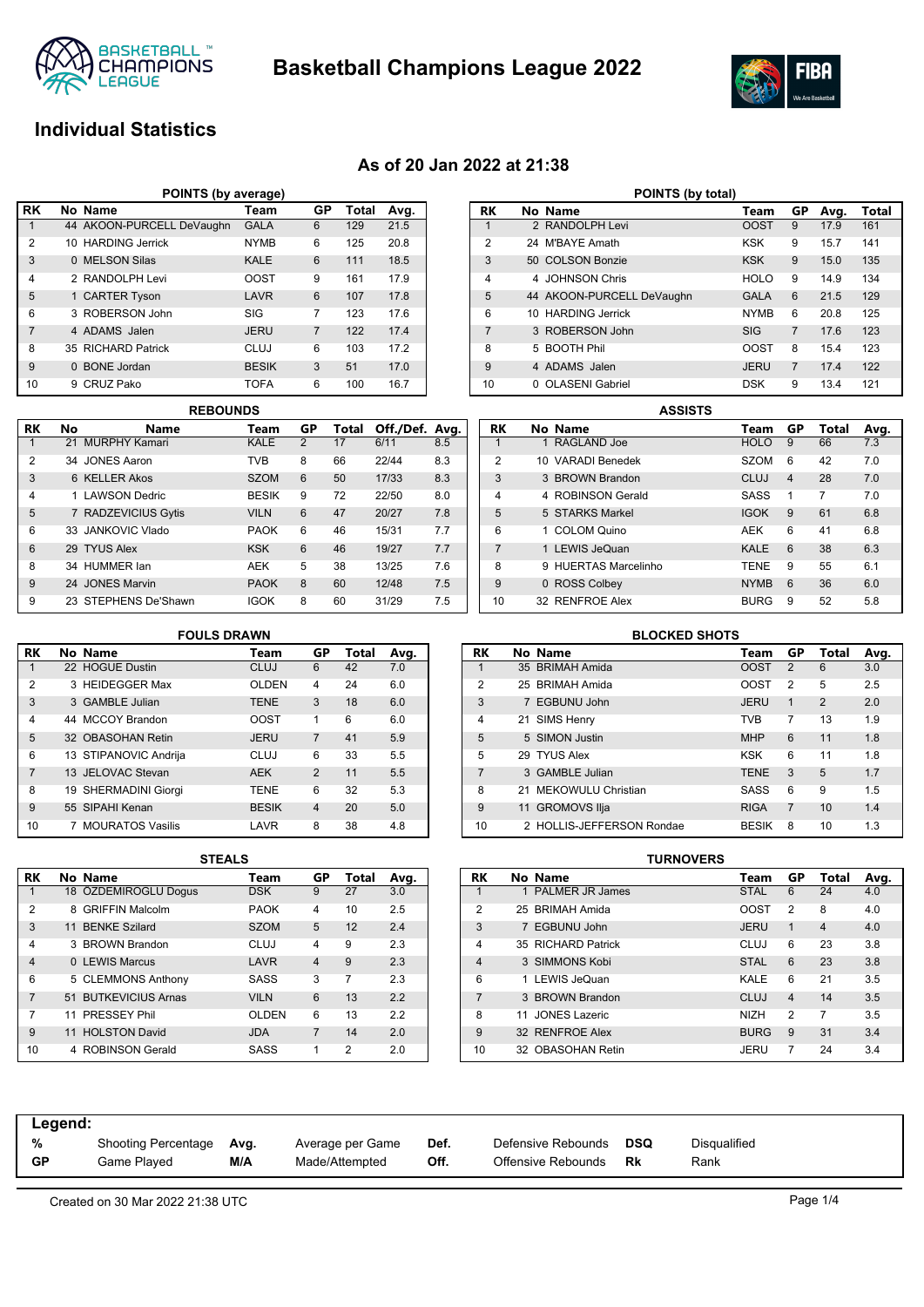



## **Individual Statistics**

|                | TOTAL FIELD GOALS % (8 attempts/game minimum) |                           |              |                |       |      |  |  |  |  |  |  |
|----------------|-----------------------------------------------|---------------------------|--------------|----------------|-------|------|--|--|--|--|--|--|
| RK             |                                               | No Name                   | Team         | GP             | M/A   | %    |  |  |  |  |  |  |
| 1              |                                               | 21 ODIASE Tai             | <b>OLDEN</b> | 6              | 38/53 | 71.7 |  |  |  |  |  |  |
| $\overline{2}$ |                                               | 13 STIPANOVIC Andrija     | CLUJ         | 6              | 39/55 | 70.9 |  |  |  |  |  |  |
| 3              |                                               | 20 WARE Gavin             | <b>JDA</b>   | $\overline{7}$ | 41/63 | 65.1 |  |  |  |  |  |  |
| 4              | 0                                             | <b>OLASENI Gabriel</b>    | <b>DSK</b>   | 9              | 47/77 | 61.0 |  |  |  |  |  |  |
| 5              |                                               | 1 CARTER Tyson            | LAVR         | 6              | 40/66 | 60.6 |  |  |  |  |  |  |
| 6              |                                               | 44 AKOON-PURCELL DeVaughn | GALA         | 6              | 44/75 | 58.7 |  |  |  |  |  |  |
| 7              |                                               | 8 BRIZUELA Dario          | <b>UNIC</b>  | 6              | 28/48 | 58.3 |  |  |  |  |  |  |
| 8              |                                               | 29 TYUS Alex              | KSK          | 6              | 30/52 | 57.7 |  |  |  |  |  |  |
| 9              |                                               | 19 STREBKOV Ivan          | <b>NIZH</b>  | 6              | 34/59 | 57.6 |  |  |  |  |  |  |
| 10             |                                               | 12 RADEBAUGH Jonah        | <b>MHP</b>   | 6              | 28/49 | 57.1 |  |  |  |  |  |  |

|                | 2 POINT FIELD GOALS % (6 attempts/game minimum) |              |    | <b>2 POINT FIELD GOALS MADE</b> |      |  |                |  |                       |             |
|----------------|-------------------------------------------------|--------------|----|---------------------------------|------|--|----------------|--|-----------------------|-------------|
| RK             | No Name                                         | Team         | GР | M/A                             | %    |  | RK             |  | No Name               | Team        |
|                | 11 SIMMONS Jeremy                               | <b>TOFA</b>  | 5  | 24/30                           | 80.0 |  |                |  | 13 STIPANOVIC Andrija | <b>CLUJ</b> |
| 2              | 50 ERIC Micheal                                 | <b>UNIC</b>  | 6  | 29/38                           | 76.3 |  | $\overline{2}$ |  | 21 ODIASE Tai         | <b>OLDE</b> |
| 3              | 23 STEPHENS De'Shawn                            | <b>IGOK</b>  | 8  | 43/59                           | 72.9 |  | 3              |  | 8 GRIFFIN Malcolm     | <b>PAOK</b> |
| 4              | 13 STIPANOVIC Andrija                           | <b>CLUJ</b>  | 6  | 39/54                           | 72.2 |  | 4              |  | 33 PERKINS Nick       | <b>BRIN</b> |
| 5              | 21 ODIASE Tai                                   | <b>OLDEN</b> | 6  | 38/53                           | 71.7 |  | 5              |  | 20 WARE Gavin         | <b>JDA</b>  |
| 6              | 44 AKOON-PURCELL DeVaughn                       | <b>GALA</b>  | 6  | 28/40                           | 70.0 |  | 6              |  | 10 HARDING Jerrick    | <b>NYMB</b> |
| $\overline{7}$ | 35 BRIMAH Amida                                 | <b>OOST</b>  | 2  | 9/13                            | 69.2 |  |                |  | 34 HUMMER lan         | <b>AEK</b>  |
| 8              | 1 CARTER Tyson                                  | LAVR         | 6  | 28/41                           | 68.3 |  | 8              |  | 5 SIMON Justin        | <b>MHP</b>  |
| 9              | 19 SHERMADINI Giorgi                            | <b>TENE</b>  | 6  | 30/44                           | 68.2 |  | 9              |  | 23 STEPHENS De'Shawn  | <b>IGOK</b> |
| 10             | 20 WARE Gavin                                   | <b>JDA</b>   | 7  | 41/63                           | 65.1 |  | 10             |  | 3 NDOUR Maurice       | <b>VILN</b> |

### **TOTAL FIELD GOALS MADE**

| RK             | No Name                   | Team        | GP             | Total | Avg. |
|----------------|---------------------------|-------------|----------------|-------|------|
| $\mathbf 1$    | 10 HARDING Jerrick        | <b>NYMB</b> | 6              | 46    | 7.7  |
| $\overline{2}$ | 44 AKOON-PURCELL DeVaughn | GALA        | 6              | 44    | 7.3  |
| 3              | 8 GRIFFIN Malcolm         | <b>PAOK</b> | $\overline{4}$ | 29    | 7.3  |
| 4              | 1 CARTER Tyson            | LAVR        | 6              | 40    | 6.7  |
| $\overline{4}$ | 0 MELSON Silas            | <b>KALE</b> | 6              | 40    | 6.7  |
| 4              | 33 PERKINS Nick           | <b>BRIN</b> | 6              | 40    | 6.7  |
| $\overline{7}$ | 34 HUMMER lan             | <b>AEK</b>  | 5              | 33    | 6.6  |
| 8              | 13 STIPANOVIC Andrija     | <b>CLUJ</b> | 6              | 39    | 6.5  |
| 9              | 2 RANDOLPH Levi           | <b>OOST</b> | 9              | 58    | 6.4  |
| 10             | 4 ADAMS Jalen             | <b>JERU</b> | 7              | 44    | 6.3  |

|                | 2 POINT FIELD GOALS MADE |                       |              |    |       |      |  |  |  |  |
|----------------|--------------------------|-----------------------|--------------|----|-------|------|--|--|--|--|
| RK             |                          | No Name               | Team         | GP | Total | Avg. |  |  |  |  |
| 1              |                          | 13 STIPANOVIC Andrija | <b>CLUJ</b>  | 6  | 39    | 6.5  |  |  |  |  |
| $\mathfrak{p}$ | 21                       | <b>ODIASE Tai</b>     | <b>OLDEN</b> | 6  | 38    | 6.3  |  |  |  |  |
| 3              |                          | 8 GRIFFIN Malcolm     | <b>PAOK</b>  | 4  | 25    | 6.3  |  |  |  |  |
| $\overline{4}$ |                          | 33 PERKINS Nick       | <b>BRIN</b>  | 6  | 36    | 6.0  |  |  |  |  |
| 5              |                          | 20 WARE Gavin         | <b>JDA</b>   | 7  | 41    | 5.9  |  |  |  |  |
| 6              |                          | 10 HARDING Jerrick    | <b>NYMB</b>  | 6  | 35    | 5.8  |  |  |  |  |
| $\overline{7}$ |                          | 34 HUMMER lan         | <b>AEK</b>   | 5  | 28    | 5.6  |  |  |  |  |
| 8              | 5.                       | <b>SIMON Justin</b>   | <b>MHP</b>   | 6  | 33    | 5.5  |  |  |  |  |
| 9              |                          | 23 STEPHENS De'Shawn  | <b>IGOK</b>  | 8  | 43    | 5.4  |  |  |  |  |
| 10             |                          | 3 NDOUR Maurice       | <b>VILN</b>  | 4  | 21    | 5.3  |  |  |  |  |

#### **3 POINT FIELD GOALS % (2 attempts/game minimum) 3 POINT FIELD GOALS MADE**

| <b>RK</b>      | No Name              | Team        | GP             | M/A   | ℅    |
|----------------|----------------------|-------------|----------------|-------|------|
|                | 3 PINEIRO Isaiah     | <b>DSK</b>  | 9              | 13/21 | 61.9 |
| $\mathfrak{p}$ | 12 RADEBAUGH Jonah   | <b>MHP</b>  | 6              | 11/18 | 61.1 |
| 3              | 8 BORTOLANI Giordano | <b>TVB</b>  | 8              | 17/29 | 58.6 |
| 4              | 19 STREBKOV Ivan     | <b>NIZH</b> | 6              | 14/24 | 58.3 |
| 5              | 3 KULLAMAE Kristian  | <b>BURG</b> | $\overline{4}$ | 8/14  | 57.1 |
| 6              | 8 BRIZUELA Dario     | <b>UNIC</b> | 6              | 12/22 | 54.5 |
| $\overline{7}$ | 5 CLEMMONS Anthony   | <b>SASS</b> | 3              | 6/11  | 54.5 |
| 8              | 21 CHAPPELL Jeremy   | <b>BRIN</b> | 5              | 9/17  | 52.9 |
| 9              | 31 EDDIE Jarell      | SIG         | 3              | 11/21 | 52.4 |
| 9              | 22 PETROV Viacheslav | <b>PROM</b> | 7              | 11/21 | 52.4 |

| RK             | No Name            | Team        | GР             | Total | Avg. |
|----------------|--------------------|-------------|----------------|-------|------|
| 1              | 1 BOST Dee         | <b>GALA</b> | 6              | 22    | 3.7  |
| 2              | 31 EDDIE Jarell    | SIG         | 3              | 11    | 3.7  |
| 3              | 1 HULLS Jordan     | <b>MHP</b>  | 5              | 17    | 3.4  |
| $\overline{4}$ | 3 ROBERSON John    | SIG         | 7              | 23    | 3.3  |
| 5              | 3 BROWN Brandon    | CLUJ        | $\overline{4}$ | 13    | 3.3  |
| 6              | 23 PALYZA Lukas    | <b>NYMB</b> | 6              | 18    | 3.0  |
| 6              | 3 TRIMBLE Melo     | <b>GALA</b> | 6              | 18    | 3.0  |
| 8              | 33 DIMSA Tomas     | <b>TVB</b>  | 7              | 20    | 2.9  |
| 8              | 11 HOLSTON David   | <b>JDA</b>  | $\overline{7}$ | 20    | 2.9  |
| 10             | 35 RICHARD Patrick | <b>CLUJ</b> | 6              | 17    | 2.8  |

|                | <b>FREE THROWS % (3 attempts/game minimum)</b> |                     |              |                |       |       |  |  |  |  |
|----------------|------------------------------------------------|---------------------|--------------|----------------|-------|-------|--|--|--|--|
| RK             |                                                | No Name             | Team         | GР             | M/A   | ℅     |  |  |  |  |
| 1              |                                                | 1 PALMER JR James   | <b>STAL</b>  | 6              | 24/24 | 100.0 |  |  |  |  |
| $\mathfrak{p}$ |                                                | 1 HARRISON D'Angelo | <b>PROM</b>  | 7              | 22/23 | 95.7  |  |  |  |  |
| 3              |                                                | 23 KULAGIN Mikhail  | <b>NIZH</b>  | 5              | 21/22 | 95.5  |  |  |  |  |
| $\overline{4}$ |                                                | 44 MISGAV Niv       | <b>HOLO</b>  | 6              | 19/20 | 95.0  |  |  |  |  |
| 5              |                                                | 27 GARCIA Marc      | <b>BURG</b>  | 6              | 18/19 | 94.7  |  |  |  |  |
| 6              |                                                | 3 ROBERSON John     | SIG          | 7              | 34/36 | 94.4  |  |  |  |  |
| 7              |                                                | 8 ASTAPKOVICH Anton | <b>NIZH</b>  | $\overline{4}$ | 16/17 | 94.1  |  |  |  |  |
| 7              |                                                | 3 BROWN Brandon     | CLUJ         | 4              | 16/17 | 94.1  |  |  |  |  |
| 9              |                                                | 23 COOK Elgin       | <b>TOFA</b>  | 6              | 20/22 | 90.9  |  |  |  |  |
| 10             |                                                | 15 CLARK Cameron    | <b>OLDEN</b> | 5              | 15/17 | 88.2  |  |  |  |  |

|                | <b>FREE THROWS MADE</b> |                           |              |                |       |      |  |  |  |
|----------------|-------------------------|---------------------------|--------------|----------------|-------|------|--|--|--|
| RK             |                         | No Name                   | Team         | GP             | Total | Avg. |  |  |  |
|                |                         | 3 HEIDEGGER Max           | <b>OLDEN</b> | $\overline{4}$ | 20    | 5.0  |  |  |  |
| $\mathfrak{p}$ |                         | 3 ROBERSON John           | SIG          | 7              | 34    | 4.9  |  |  |  |
| 3              |                         | 25 BUVA Ivan              | <b>VILN</b>  | 6              | 29    | 4.8  |  |  |  |
| $\overline{4}$ |                         | 19 SHERMADINI Giorgi      | <b>TENE</b>  | 6              | 27    | 4.5  |  |  |  |
| 5              |                         | 32 OBASOHAN Retin         | <b>JERU</b>  | $\overline{7}$ | 30    | 4.3  |  |  |  |
| 6              |                         | 9 PERL Zoltan             | <b>SZOM</b>  | 6              | 26    | 4.3  |  |  |  |
| 6              |                         | 3 SIMMONS Kobi            | <b>STAL</b>  | 6              | 26    | 4.3  |  |  |  |
| 8              |                         | 44 AKOON-PURCELL DeVaughn | <b>GALA</b>  | 6              | 25    | 4.2  |  |  |  |
| 9              |                         | 23 KULAGIN Mikhail        | <b>NIZH</b>  | 5              | 21    | 4.2  |  |  |  |
| 9              |                         | 15 PAPPAS Nikos           | <b>AEK</b>   | 5              | 21    | 4.2  |  |  |  |

| Legend:   |                            |      |                  |      |                    |     |                     |
|-----------|----------------------------|------|------------------|------|--------------------|-----|---------------------|
| %         | <b>Shooting Percentage</b> | Avg. | Average per Game | Def. | Defensive Rebounds | DSQ | <b>Disqualified</b> |
| <b>GP</b> | Game Plaved                | M/A  | Made/Attempted   | Off. | Offensive Rebounds | Rk  | Rank                |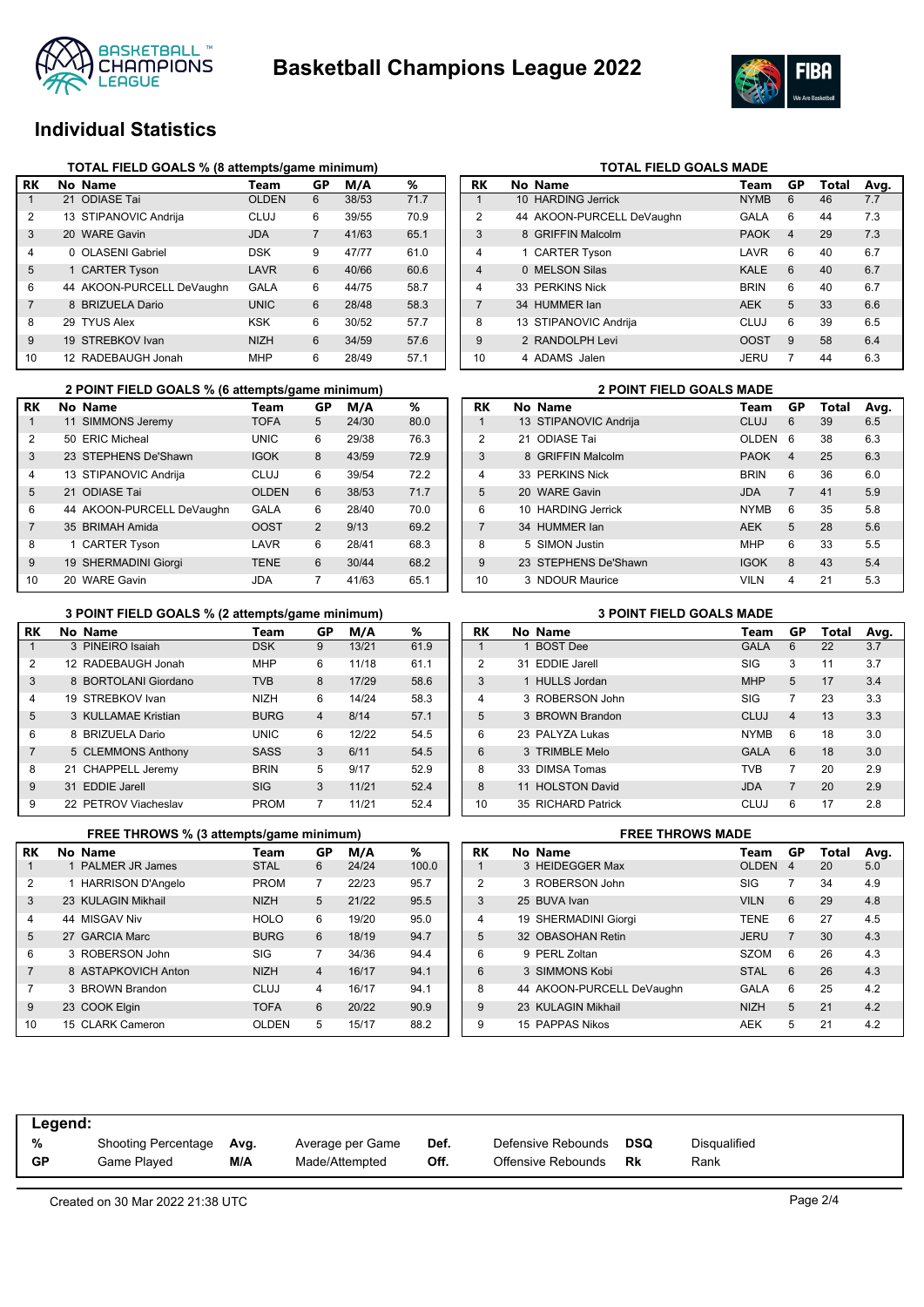



## **Individual Statistics**

|                | <b>TOTAL FIELD GOAL ATTEMPTS</b> |                        |              |                |       |      |  |  |  |
|----------------|----------------------------------|------------------------|--------------|----------------|-------|------|--|--|--|
| RK             |                                  | No Name                | Team         | GP             | Total | Avg. |  |  |  |
|                |                                  | 10 HARDING Jerrick     | <b>NYMB</b>  | 6              | 112   | 18.7 |  |  |  |
| 2              | 8                                | <b>GRIFFIN Malcolm</b> | <b>PAOK</b>  | 4              | 68    | 17.0 |  |  |  |
| 3              |                                  | 13 JELOVAC Stevan      | <b>AEK</b>   | 2              | 28    | 14.0 |  |  |  |
| 4              |                                  | 5 SIMON Justin         | <b>MHP</b>   | 6              | 81    | 13.5 |  |  |  |
| 5              |                                  | 3 HEIDEGGER Max        | <b>OLDEN</b> | $\overline{4}$ | 54    | 13.5 |  |  |  |
| 6              |                                  | 2 RANDOLPH Levi        | OOST         | 9              | 120   | 13.3 |  |  |  |
| $\overline{7}$ | $\Omega$                         | <b>BONE</b> Jordan     | <b>BESIK</b> | 3              | 40    | 13.3 |  |  |  |
| 8              |                                  | 33 PERKINS Nick        | <b>BRIN</b>  | 6              | 79    | 13.2 |  |  |  |
| 9              |                                  | 4 ADAMS Jalen          | <b>JERU</b>  | $\overline{7}$ | 92    | 13.1 |  |  |  |
| 10             | 0                                | <b>MELSON Silas</b>    | KALE         | 6              | 77    | 12.8 |  |  |  |

|                | <b>3 POINT FIELD GOAL ATTEMPTS</b> |             |                |       |      |           |                       | <b>FREE THROW ATTEMPTS</b> |
|----------------|------------------------------------|-------------|----------------|-------|------|-----------|-----------------------|----------------------------|
| <b>RK</b>      | No Name                            | Team        | GP             | Total | Avg. | <b>RK</b> | No Name               | Tea                        |
|                | <b>BOST Dee</b>                    | <b>GALA</b> | 6              | 60    | 10.0 |           | 22 HOGUE Dustin       | CLU                        |
| $\overline{2}$ | 35 RICHARD Patrick                 | CLUJ        | 6              | 46    | 7.7  | 2         | 3 GAMBLE Julian       | <b>TEN</b>                 |
| 3              | 1 HULLS Jordan                     | <b>MHP</b>  | 5              | 37    | 7.4  | 3         | 32 OBASOHAN Retin     | <b>JER</b>                 |
| 4              | 3 ROBERSON John                    | <b>SIG</b>  |                | 51    | 7.3  | 4         | 15 PAPPAS Nikos       | <b>AEK</b>                 |
| 5              | 23 PALYZA Lukas                    | <b>NYMB</b> | 6              | 44    | 7.3  | 5         | 3 HEIDEGGER Max       | <b>OLD</b>                 |
| 5              | 3 TRIMBLE Melo                     | <b>GALA</b> | 6              | 44    | 7.3  | 6         | 25 BUVA Ivan          | <b>VILN</b>                |
|                | 33 DIMSA Tomas                     | <b>TVB</b>  | $\overline{7}$ | 49    | 7.0  | 6         | 13 STIPANOVIC Andrija | <b>CLU</b>                 |
| 8              | 31 EDDIE Jarell                    | <b>SIG</b>  | 3              | 21    | 7.0  | 8         | 3 SIMMONS Kobi        | <b>STA</b>                 |
| 9              | 24 WALLER Antabia                  | <b>IGOK</b> | 9              | 62    | 6.9  | 9         | 24 JONES Marvin       | <b>PAO</b>                 |
| 10             | 4 ZORIKS Kristers                  | <b>RIGA</b> |                | 48    | 6.9  | 10        | 21 ODIASE Tai         | <b>OLD</b>                 |

#### **PERSONAL FOULS**

| RK            | No Name                | Team        | GP             | Total          | Avg. |
|---------------|------------------------|-------------|----------------|----------------|------|
| 1             | 9 TREIER Kaspar        | <b>SASS</b> | 6              | 24             | 4.0  |
| $\mathcal{P}$ | 9 ERDEN Semih          | <b>KSK</b>  | 3              | 12             | 4.0  |
| 3             | 91 JOSEPH Georgi       | <b>SIG</b>  | 1              | $\overline{4}$ | 4.0  |
| 4             | 4 JOHNSON Chris        | <b>HOLO</b> | 9              | 34             | 3.8  |
| 5             | 22 GENTILE Stefano     | <b>SASS</b> | $\overline{4}$ | 15             | 3.8  |
| 5             | 0 HAMMONDS Rayshaun    | <b>RIGA</b> | 4              | 15             | 3.8  |
| 7             | 44 MISGAV Niv          | <b>HOLO</b> | 6              | 22             | 3.7  |
| 7             | 33 PERKINS Nick        | <b>BRIN</b> | 6              | 22             | 3.7  |
| 9             | 24 BLACKSHEAR JR Kerry | <b>GALA</b> | 6              | 21             | 3.5  |
| 9             | 19 SHERMADINI Giorgi   | TENE        | 6              | 21             | 3.5  |

| RK             | No Name                          | Team         | GP | Total          | Avg. |
|----------------|----------------------------------|--------------|----|----------------|------|
| 1              | 7 RADZEVICIUS Gytis              | <b>VILN</b>  | 6  | 3              | 0.5  |
| 2              | 24 JONES Marvin                  | <b>PAOK</b>  | 8  | 3              | 0.4  |
| 3              | 1 LAWSON Dedric                  | <b>BESIK</b> | 9  | 3              | 0.3  |
| 4              | 21 BAKO Ismael                   | <b>MANR</b>  | 6  | 2              | 0.3  |
| $\overline{4}$ | 33 JANKOVIC Vlado                | <b>PAOK</b>  | 6  | $\mathcal{P}$  | 0.3  |
| 4              | 34 JONES Aaron                   | <b>TVR</b>   | 8  | 2              | 0.3  |
| $\overline{4}$ | <b>14 KAKLAMANAKIS Dimitrios</b> | LAVR         | 8  | $\mathfrak{p}$ | 0.3  |
| 4              | 6 KELLER Akos                    | <b>SZOM</b>  | 6  | 2              | 0.3  |
| $\overline{4}$ | 1 KELLY Rashard                  | <b>JDA</b>   | 7  | $\mathcal{P}$  | 0.3  |
| 4              | 23 STEPHENS De'Shawn             | <b>IGOK</b>  | 8  | 2              | 0.3  |

|    | <b>2 POINT FIELD GOAL ATTEMPTS</b> |                    |             |    |       |      |  |  |  |
|----|------------------------------------|--------------------|-------------|----|-------|------|--|--|--|
| RK |                                    | No Name            | Team        | GP | Total | Avg. |  |  |  |
| 1  |                                    | 8 GRIFFIN Malcolm  | <b>PAOK</b> | 4  | 52    | 13.0 |  |  |  |
| 2  |                                    | 10 HARDING Jerrick | <b>NYMB</b> | 6  | 74    | 12.3 |  |  |  |
| 3  |                                    | 5 SIMON Justin     | <b>MHP</b>  | 6  | 67    | 11.2 |  |  |  |
| 4  |                                    | 3 NDOUR Maurice    | <b>VILN</b> | 4  | 43    | 10.8 |  |  |  |
| 5  |                                    | 33 PERKINS Nick    | <b>BRIN</b> | 6  | 63    | 10.5 |  |  |  |
| 6  |                                    | 5 STARKS Markel    | <b>IGOK</b> | 9  | 90    | 10.0 |  |  |  |
| 7  |                                    | 3 GAMBLE Julian    | <b>TENE</b> | 3  | 30    | 10.0 |  |  |  |
| 8  |                                    | 2 RANDOLPH Levi    | <b>OOST</b> | 9  | 89    | 9.9  |  |  |  |
| 9  |                                    | 9 PERL Zoltan      | <b>SZOM</b> | 6  | 58    | 9.7  |  |  |  |
| 10 |                                    | 21 SIMS Henry      | <b>TVB</b>  | 7  | 66    | 9.4  |  |  |  |

|                         | <b>FREE THROW ATTEMPTS</b> |                       |              |                |       |      |  |  |  |  |
|-------------------------|----------------------------|-----------------------|--------------|----------------|-------|------|--|--|--|--|
| RK                      |                            | No Name               | Team         | GP             | Total | Avg. |  |  |  |  |
|                         |                            | 22 HOGUE Dustin       | <b>CLUJ</b>  | 6              | 47    | 7.8  |  |  |  |  |
| $\overline{2}$          |                            | 3 GAMBLE Julian       | <b>TENE</b>  | 3              | 22    | 7.3  |  |  |  |  |
| 3                       |                            | 32 OBASOHAN Retin     | <b>JERU</b>  | $\overline{7}$ | 41    | 5.9  |  |  |  |  |
| $\overline{\mathbf{A}}$ |                            | 15 PAPPAS Nikos       | <b>AEK</b>   | 5              | 29    | 5.8  |  |  |  |  |
| 5                       |                            | 3 HEIDEGGER Max       | <b>OLDEN</b> | 4              | 23    | 5.8  |  |  |  |  |
| 6                       |                            | 25 BUVA Ivan          | <b>VILN</b>  | 6              | 34    | 5.7  |  |  |  |  |
| 6                       |                            | 13 STIPANOVIC Andrija | CLUJ         | 6              | 34    | 5.7  |  |  |  |  |
| 8                       |                            | 3 SIMMONS Kobi        | <b>STAL</b>  | 6              | 33    | 5.5  |  |  |  |  |
| $\mathbf{Q}$            |                            | 24 JONES Marvin       | <b>PAOK</b>  | 8              | 42    | 5.3  |  |  |  |  |
| 10                      | 21                         | ODIASE Tai            | OLDEN        | 6              | 31    | 5.2  |  |  |  |  |

|                |          | <b>MINUTES PLAYED</b> |              |    |         |      |
|----------------|----------|-----------------------|--------------|----|---------|------|
| <b>RK</b>      |          | No Name               | Team         | GP | Total   | Avg. |
|                |          | 35 RICHARD Patrick    | <b>CLUJ</b>  | 6  | 3:32:49 | 35.5 |
| 2              |          | 55 SIPAHI Kenan       | <b>BESIK</b> | 4  | 2:20:19 | 35.1 |
| 3              |          | 50 COLSON Bonzie      | <b>KSK</b>   | 9  | 5:12:19 | 34.7 |
| 4              |          | 1 LAWSON Dedric       | <b>BESIK</b> | 9  | 5:08:55 | 34.3 |
| 5              |          | 34 HUMMER lan         | <b>AEK</b>   | 5  | 2:51:20 | 34.3 |
| 6              |          | PALMER JR James       | <b>STAL</b>  | 6  | 3:25:22 | 34.2 |
| $\overline{7}$ |          | 7 RADZEVICIUS Gytis   | <b>VILN</b>  | 6  | 3:25:05 | 34.2 |
| 8              | 11       | <b>BENKE Szilard</b>  | <b>SZOM</b>  | 5  | 2:49:53 | 34.0 |
| 9              | $\Omega$ | <b>BONE</b> Jordan    | <b>BESIK</b> | 3  | 1:41:06 | 33.7 |
| 10             | 3        | <b>BROWN Brandon</b>  | CLUJ         | 4  | 2:12:58 | 33.2 |

#### **DOUBLE DOUBLES OFFENSIVE REBOUNDS**

| RK             | No Name              | Team        | GP             | <b>Total</b> | Avg. |
|----------------|----------------------|-------------|----------------|--------------|------|
| 1              | 22 VAULET Juampi     | <b>MANR</b> | 1              | 5            | 5.0  |
| 2              | 23 STEPHENS De'Shawn | <b>IGOK</b> | 8              | 31           | 3.9  |
| 3              | 11 SIMMONS Jeremy    | <b>TOFA</b> | 5              | 17           | 3.4  |
| $\overline{4}$ | 7 RADZEVICIUS Gytis  | <b>VILN</b> | 6              | 20           | 3.3  |
| 5              | 5 EVANS Sean         | <b>PROM</b> | 6              | 19           | 3.2  |
| 5              | 29 TYUS Alex         | KSK         | 6              | 19           | 3.2  |
| 7              | 0 OLASENI Gabriel    | <b>DSK</b>  | 9              | 28           | 3.1  |
| 8              | 21 MURPHY Kamari     | KALE        | $\overline{2}$ | 6            | 3.0  |
| 9              | 44 MCCOY Brandon     | <b>OOST</b> | 1              | 3            | 3.0  |
| 10             | 20 WARE Gavin        | JDA         | 7              | 20           | 2.9  |

| %  | Shooting Percentage | Avg. | Average per Game | Def. | Defensive Rebounds | <b>DSQ</b> | Disqualified |
|----|---------------------|------|------------------|------|--------------------|------------|--------------|
| GP | Game Played         | M/A  | Made/Attempted   | Off. | Offensive Rebounds | Rk         | Rank         |